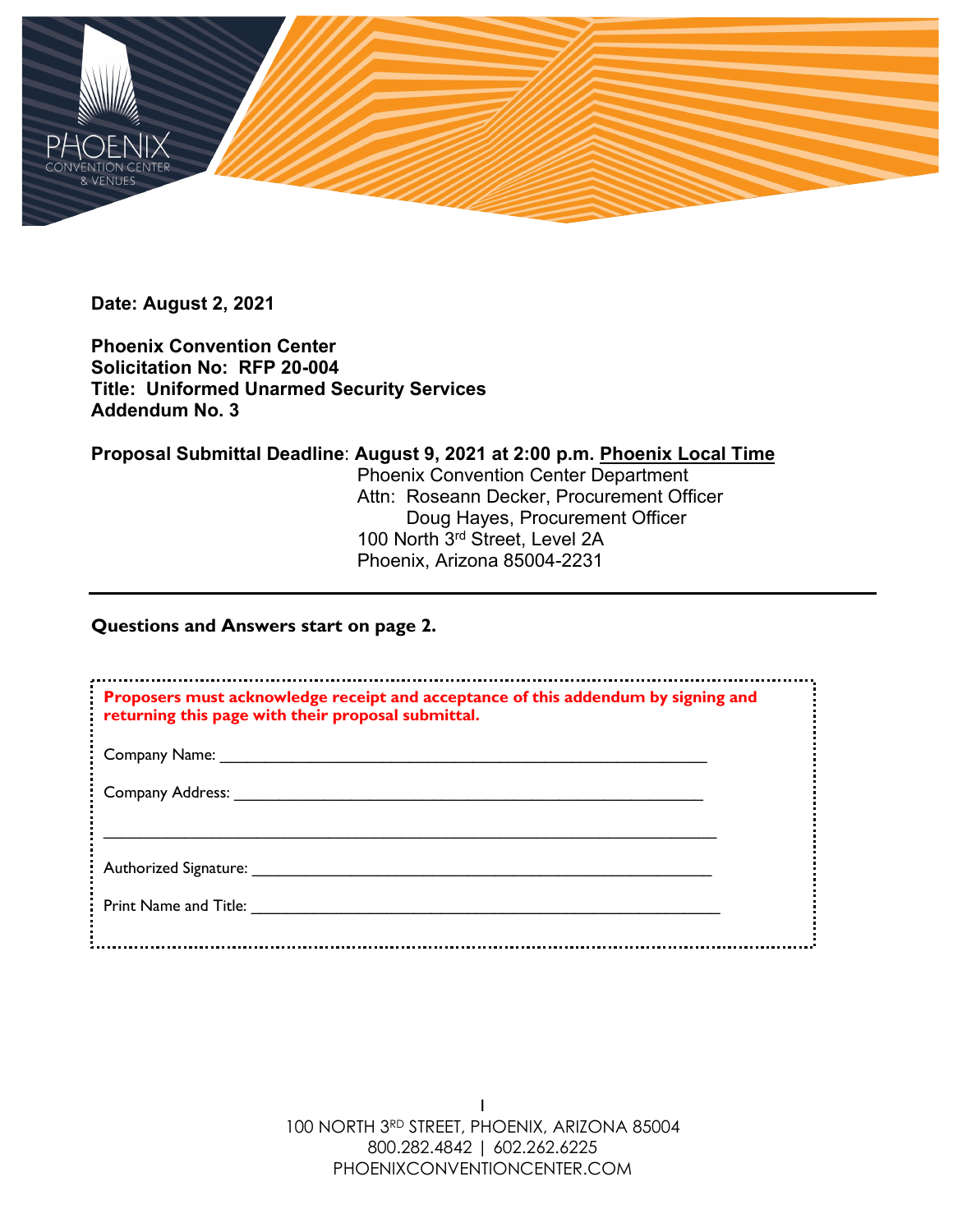

**Q1.** Section V – Scope of Work, 5.9 Salaries or Propose Employees: *"5.9.1. The hourly rate for regular, additional and/or event security shall include all expenses for wages (including overtime), supervisory differentials, payroll taxes, insurance and benefits, equipment, and all overhead burdens associated with the security guidelines outlined in the scope of work."* Is the city stating that the awarded company is mandated to provide health insurance to security officers?

## **A1**. **No**

- **Q2.** How might we go about requesting a copy of the previous proposals/winning bidders information?
- **A2**. All public records requests must be submitted online at [www.phoenix.gov/pio/public](http://www.phoenix.gov/pio/public-records-request)[records-request.](http://www.phoenix.gov/pio/public-records-request)
- **Q3.** Who is the current incumbent?
- **A3**. IPSA Security Services
- **Q4.** When was the current incumbent awarded the contract? Could you please provide us copy of current contract?
- **A4**. Refer to A2. Additionally, the current contract can be found online at [https://www.phoenix.gov/cityclerk/services/public-records-search,](https://www.phoenix.gov/cityclerk/services/public-records-search) by doing a search for City Contract No. 145500.
- **Q5.** Are there any subcontractors being used for the current contract?
- **A5**. We are currently allowing D-backs fireworks security to be subcontracted in 2021 in response to COVID-related staffing issues. Going forward, we will not allow subcontractors.
- **Q6.** What was the initial term length of the current contract (for example, 1 year plus 4 year options, etc.)
- **A6**. Refer to A2.
- **Q7.** What was the start date of the initial contract?
- **A7**. Refer to A2.
- **Q8.** What was the amount spent in the last 12 months?

2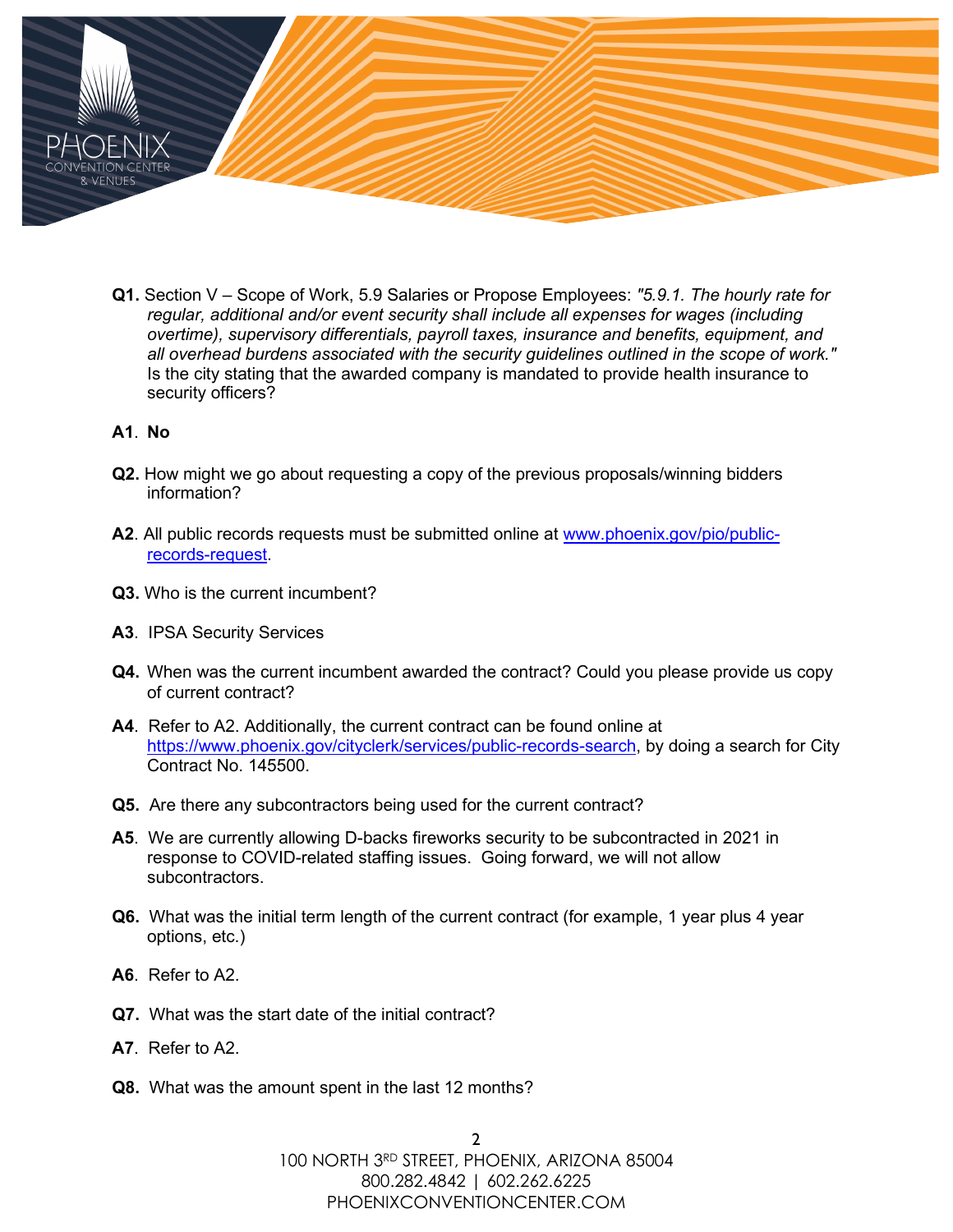- **& VENUES** 
	- **A8.** \$1,325,581.00
	- **Q9.** What was the total spent in the last in the last billed month?
	- **A9**. \$110,986.00
	- **Q10.** Are there any other rates billed separately (such as equipment, vehicles, etc.)
	- **A10**. No, one single composite rate for all services and equipment.
	- **Q11.** Is the pre-bid conference mandatory?
	- **A11**. No.
	- **Q12.** Are there any significant modifications from the previous contract to the new one? For instance, an increase in hours, a change in guard type (e.g., armed vs unarmed), a need for additional resources?
	- **A12**. No significant modifications from the previous contract.
	- **Q13.** What is the estimated total number of annual hours for this contract?
	- **A13**. Baseline hours estimated at 1,408 hpw X 52 weeks = 73,216 estimated annual hours Event Support estimated at 112 hpw X 52 weeks = 5,824 estimated annual hours Total estimated annual hours between 73,216 – 79,040 (this is a rough estimated for budgetary purposes only) Please refer to Section V Scope of Work, 1. General Requirements.
	- **Q14.** What is the current bill rate for each position?
	- **A14**. Refer to A2
	- **Q15.** Are there any additional services that may be needed that are not listed in the RFP? For instance, the need of additional sites, seasonal required security, etc.
	- **A15**. Refer to Section V Scope of Work, 1. General Requirements
	- **Q16.** Beyond the state and federal minimum wage, is there a prevailing wage, living wage ordinance, local mandated wage, or contract-specific wage?
	- **A16**. Currently the City of Phoenix does not have a specific wage requirement for City contractors.
	- **Q17.** Is a Bid Bond or Performance Bond required? If yes, how much?
	- **A17**. No bid bond or performance bond is required.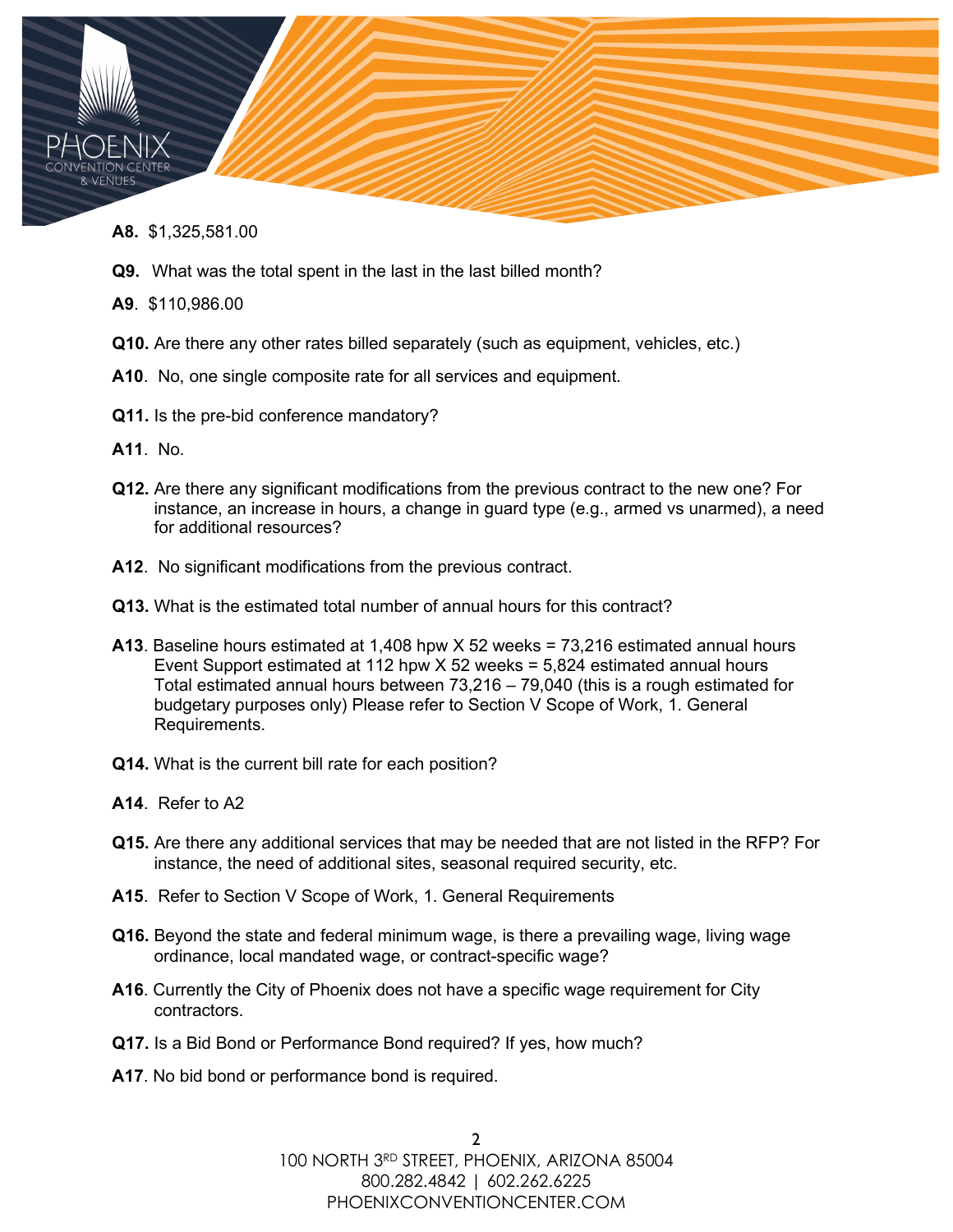

- **Q18.** Is there a specific way you would like the response to be prepared? For example: bound, unbound, 3-ring binder(s), pages limits, paper type, etc.?
- **A18**. Section 1 Instructions, Submission of Offer: "*The City of Phoenix will accept submittals*  electronically ONLY, for this RFP process. No hardcopies will be accepted. To submit *proposals electronically, offerors must send an email to the Procurement Officer by the date listed on the Schedule of Events (Email Request to Submit Offer). The Procurement Officer will send an invitation to the offeror which will include submittal instructions. Offers must be able to be downloaded by the Department on or prior to the exact time and date indicated in the Schedule of Events on the cover page. Late offers will not be considered. The prevailing clock will be the Department clock."*
- **Q19.** Is the current contract using vehicles? If yes, how many?
- **A19**. Refer to Section V Scope of work, 3. Equipment.
- **Q20.** Are businesses who are not M/WBE and will be fulfilling the requirements of the contract without the use of subcontractors still required to provide the Good Faith Effort Form?
- **A20** All Businesses who meet the Pre-Award Qualifications and General Requirements in this solicitation are encouraged to submit a proposal. A Good Faith Effort Form is not required in this solicitation.
- **Q21.** As this bid will be submitted electronically can you please let us the way of submission "Email"/ "Website".? If via email can you please send us the email address? Or it will submit via this website ["https://eprocurement.phoenix.gov/irj/portal"](https://eprocurement.phoenix.gov/irj/portal)? if yes send us invitation?
- **A21**. Upon receiving the request to submit email (see schedule of events), the Procurement Officer will send an invitation to the offeror which will include submittal instructions.
- **Q22.** What is the average police response time to the convention center in an emergency?
- **A22**. We do not document response times. Our central location results in quick response times. Additionally, we often have Police presence on-site at many of our events.
- **Q23.** The required documents say the last section is signed agenda? what form is that referring too?
- **A23**. Section 1 Instructions, 8. Addendum: "*The City of Phoenix will not be responsible for any oral instructions made by any employees or officers of the City of Phoenix regarding this solicitation. Any changes will be in the form of an addendum. The Offeror must acknowledge receipt of any/all addenda by signing and returning the document with the offer submittal."*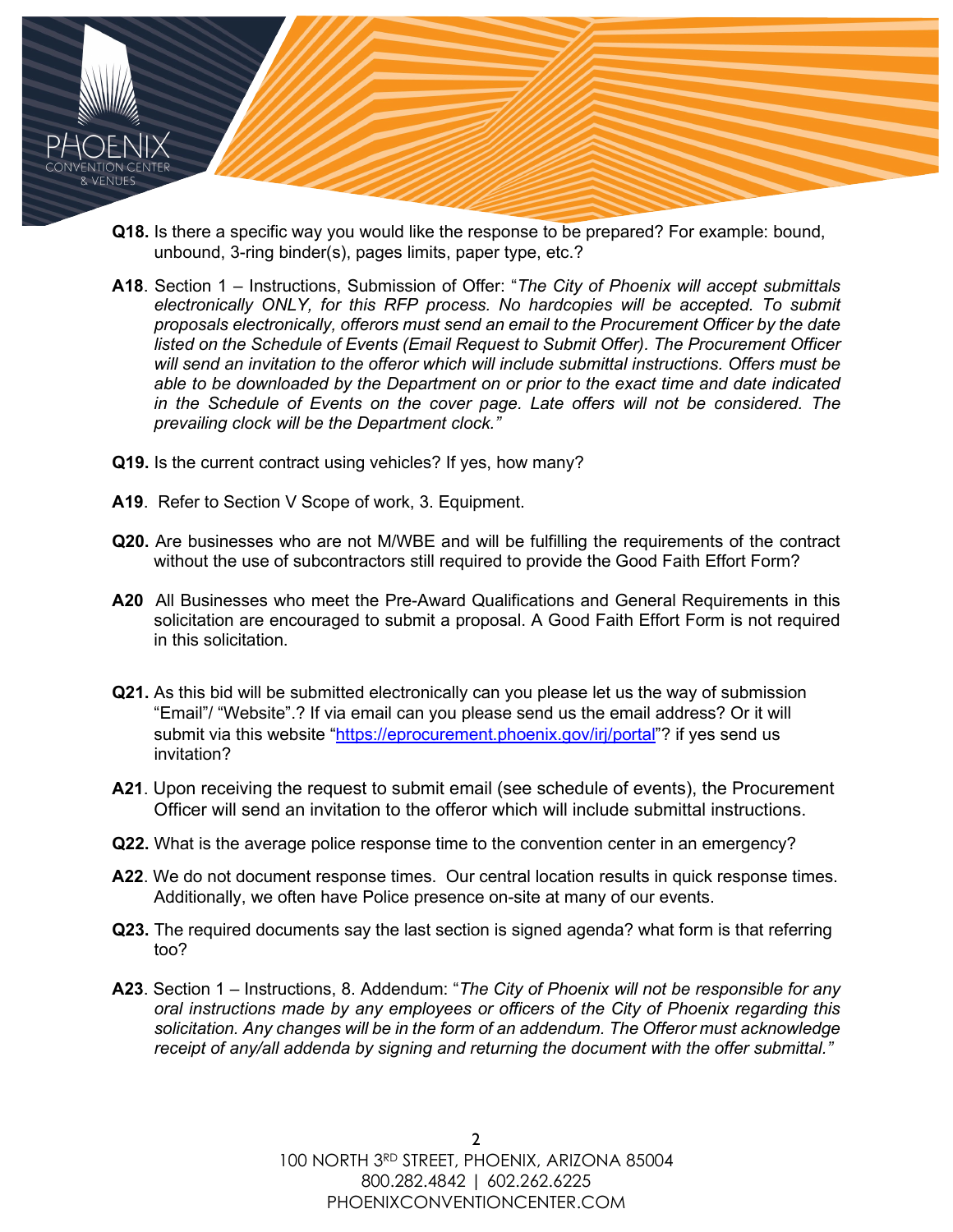- & VFNUF
	- **Q24.** We have contacted our insurance company, and they are unable to accommodate the care custody control for others, and the reasonable force requirements. They typically can cover most of our requests.

I'm wondering if other bidders are encountering this same situation. Can these requirements possibly be changed/eliminated?

They stated: Yes, CCC is excluded with form #STF-SG-107-B CW 0406 • Coverage for reasonable use of force must not be excluded. Form CG 00 01 0413 and STF SG 123 A CW 0507

- **A24**. No, the requirements cannot be changed.
- **Q25.** Section V Scope of Work, Training is different on pg 43 it's 40 and pg 66 it's 80.
- **A25**. Section III Special Terms and Conditions, 20. Training: "*Contractor shall include a total of sixteen (16) hours of site-specific on the job training (OJT) for all assigned Security Officers and Supervisors prior to being assigned a shift. Operations Center Controllers require a minimum of forty (40) hours of training in the Operations Center prior to being assigned a shift. Specific topics and details of these requirements are located within the Scope of Work section. This OJT is in addition to the eight (8) hours of annual recurrent training required for all assigned personnel. Costs for all training shall be included in the solicitation price. All manuals and other materials necessary for the required training shall be furnished by the Contractor."*

*This section is related to post-transition date. Operations Center Controllers require a MINIMUM of (40) hours of training in the Operations Center prior to being assigned a shift. In all cases, proficiency must be demonstrated at the completion of the (40) hour training period. Additional hours may be required at the proposer's discretion in order to assure competency.*

Section V – Scope of Work, Paragraph 6.3 Proposer shall make available all personnel designated as Controllers for a two (2) week, 80-hour period prior to commencement of the resulting Agreement for training provided by PCCD personnel at the Phoenix Convention Center.

This section is related to the time period prior to the commencement of the agreement. Prior to start date, a two (2) week, 80-hour period will be designated for the training of newly assigned Operations Center Controllers. There is no conflict between the two sections.

- **Q26.** 3 years fixed pricing?
- **A26**. Section III Special Terms and Conditions, 1 Price: "*All labor rate prices submitted shall*  be firm and fixed for the initial three-year contract period. Thereafter, price adjustments will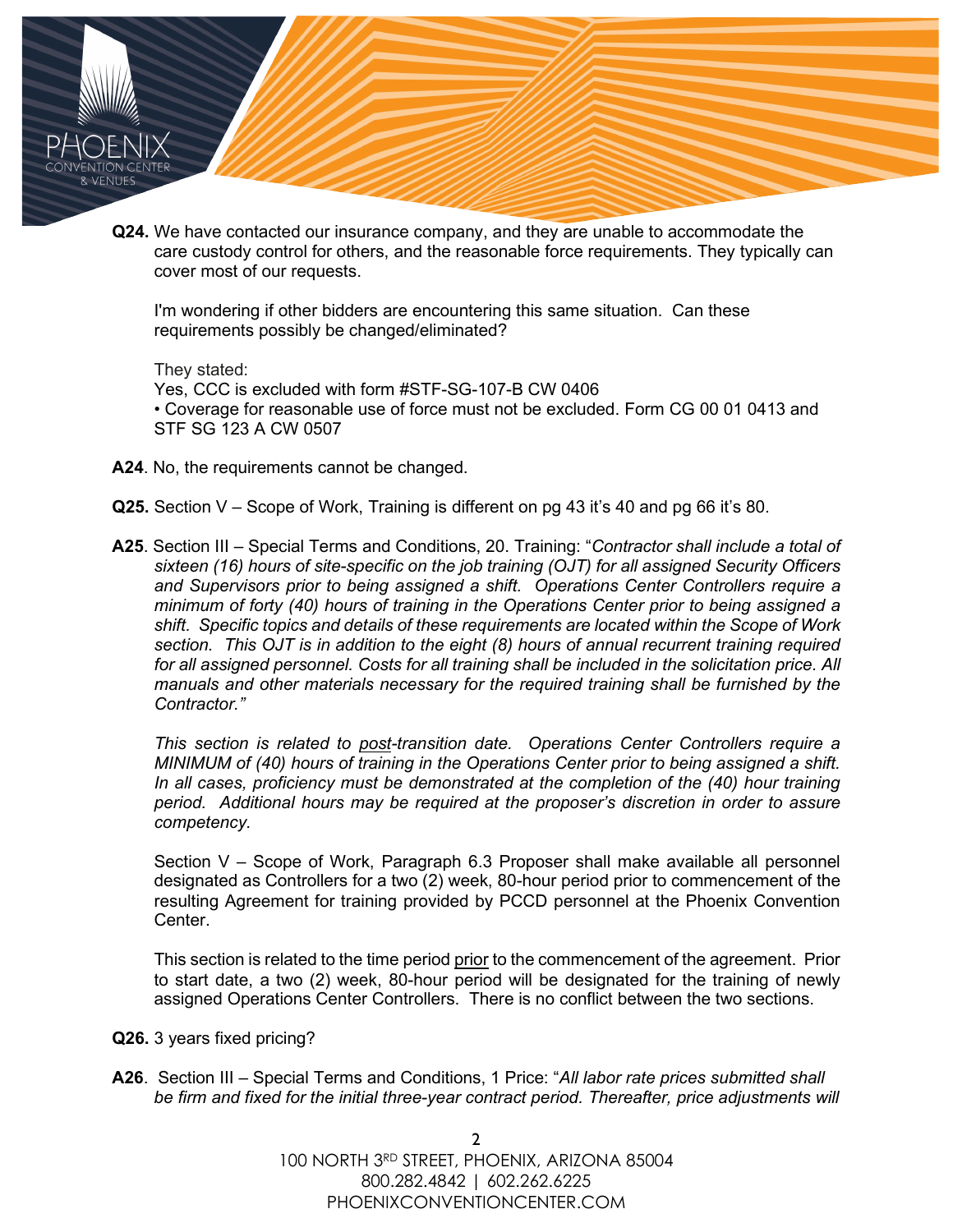*be considered annually provided the adjustments are submitted in writing 30 calendar days in advance of the requested adjustment. Requests shall be accompanied with written documentation from the manufacturer and/or published indexes confirming the labor rate increase. The City of Phoenix will determine the allowable increase amount in its sole discretion."*

**Q27.** I didn't see anything about Dbacks in there. I Definitely saw the theater coverage.

## **A27**. **Not a question.**

- **Q28.** Section V Scope of Work, 2. Scope of Services: 48 hours of emergency services and on Section VII - Exhibits: It indicates 112 hours.
- **A28**. The 48 hours is in reference to Section V Scope of Work, 2. Scope of Services … "Any verbal request shall be confirmed in writing within forty-eight (48) hours of the request."
- **Q29.** If the verbiage (in the Amendment 6) for sub-contracting solely Dbacks events will be authorized /included in new contract.
- **A29**. Reference A5 and A29
- **Q30.** Will contractor be required to provide computer/printing platforms for the Operations Center (i.e Supervisor/Controller stations for email/Resolver/USI etc.)
- **A30**. City provided equipment is noted under Section V Scope of Work, Subsection 3 Equipment. Proposer is responsible for any additional equipment they deem necessary.
- **Q31.** Will the contractor be required to provide/procure Internet/Wi-Fi for the Operations Center and General Manager office area.
- **A31**. Yes.
- **Q32.** Will the contractor be required to provide all Officer PPE equipment for the Dbacks events?
- **A32**. Contractor is responsible for providing any equipment required for their employees.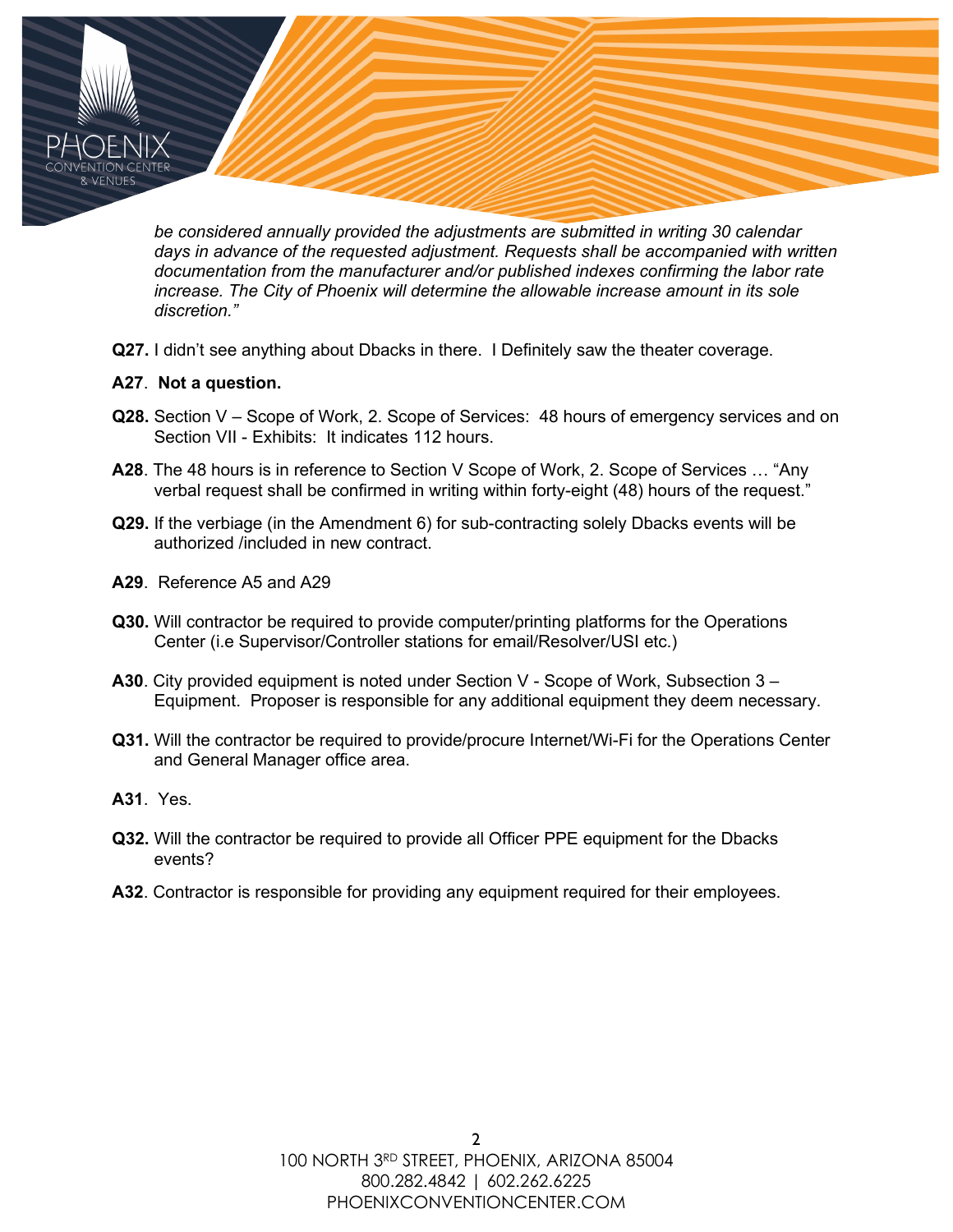

- **Q33.** Does the 112hpw that fluctuates also cover the residence company coverage for Symphony hall and Orpheum theater above and beyond the 40hpw?
- **A33**. The Event Support hours only include those hours that are billed directly to the City.
- **Q34.** Can we setup a date to conduct another site visit with Tom (security Manager) during the proposal process?
- **A34**. Site visit was conducted on July 19, 2021.
- **Q35.** How many repeaters are installed (@ all sites)?
- **A35**. Currently a single repeater provides coverage to all venues and levels.
- **Q36.** On Average, how many radios are currently being?
- **A36**. Refer to Section V- Scope of Work, subsection 3 Equipment *3.4.2. Proposer shall equip every Security Officer, Supervisor and Site Manager with a two-way radio capable of clear and reliable communication from every point on the PCC campus. In addition, all assigned personnel shall be equipped with earpieces to completely eliminate the sound of radio communication from the general environment. In every case, every employee of the Proposer must be able to communicate with each other and the operations center by two-way radio at all times.*
- **Q37.** Is there a radio installed in the pickup truck?
- **A37**. This is at the discretion of the proposer. A handheld radio would suffice.
- **Q38.** For continuity purposes, will the current provider be willing to sell any equipment that is currently in use (CCTV Monitors, radios, repeaters, computers, office furniture, printer / fax machine, etc.)? If not, can we have a communications specialist survey they properties to provide us a with a communications quote(radios, accessories, and repeater quote)?
- **A38**. Upon award, inquiries and surveys may be performed during the Phase-Out period.
- **Q39.** Can you confirm how many hours controllers must be trained? Is it 40 hours or 80? Different amounts given in the RFP.
- **A39**. Refer to A25
- **Q40.** How many computers systems and monitors are needed for the operations center? Based on the site visit, at least one PC is needed to monitor the CCTV monitors. The RFP states that the badging PC will be provided. Are there any other systems in place that we will need to provide PC's or monitors for?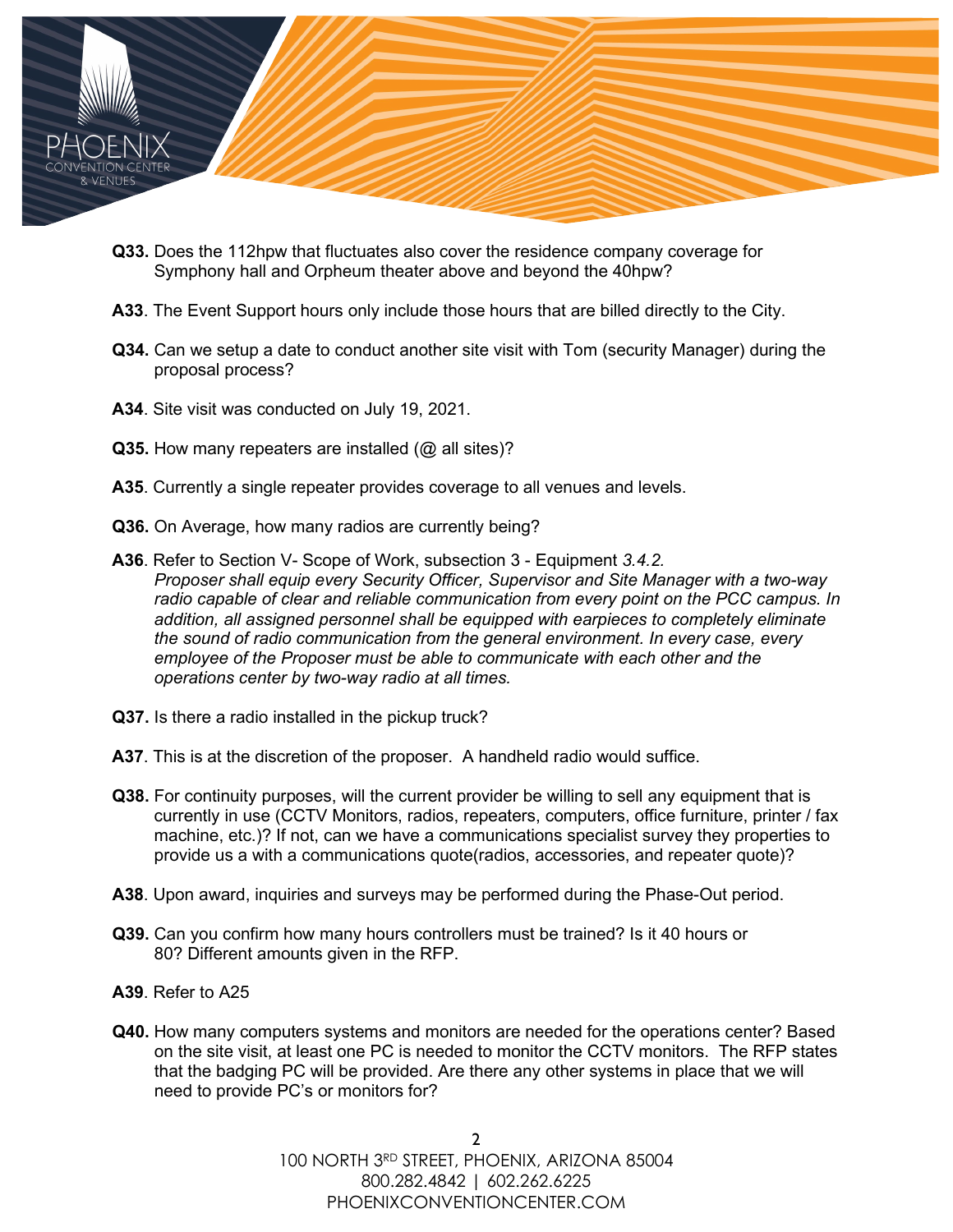

**A40**. Refer to A32

- **Q41.** For the truck that needs to be provided, can the City please provide an estimated mileage that the vehicle will be expected to travel? What is the expectation and patrol route required of said vehicle?
- **A41**. All covered Venues are within walking distance to the Operation Center, with the exception of the Tonto Marshalling yard (which is approximately 1.5 miles away). It is proposer discretion as to method utilized to complete required patrols (i.e. walking, bike, golf cart, truck). There is no designated patrol route for the truck.
- **Q42.** With respect to cleaning of contractor's office space, does the City current contract with a vendor that cleans other areas of the convention center that contractor could reach out to for a cleaning quote? Please provide contact info.
- **A42**. This information can be provided during the Phase-Out period.
- **Q43.** Section III Special Terms and Conditions, 20 Training; states Operations Center Controller training is 40 hours of training prior to being assigned a shift. Section V- Scope of Work, 6.3 On-Site Training for Controllers: states that Controllers need to have 80 hours of training for this position. Can the City please clarify the training requirements for the control center training? Is it 40 hours plus 80? 40? 80?
- **A43**. Refer to A25
- **Q44.** What is the current rate the City would charge for contractor's employees to park in the City parking facilities?
- **A44.** Refer to A77
- **Q45.** Is the 40 or 80 (please clarify) hours of training required for the control center operators in addition to, or does it include the initial 16 hours of training?
- **A45**. Refer to A25
- **Q46.** Section VII Exhibits, A. Daily Reports, (d) Open Post, and Section III- Special Terms and Conditions, 11.1.4.1 Open Post: Please clarify what would trigger liquidated damages for an open post. In other words, is a post in which the officer is 5 minutes late considered an open post? Is an open post a post that has not been filled by another officer with X minutes or hours? Is an open post a post which is not filled for the entire shift? Please clarify.
- **A46**. Any open post should be filled within (15) minutes. The expectation is that the outgoing shift personnel would be held over until they are properly relieved.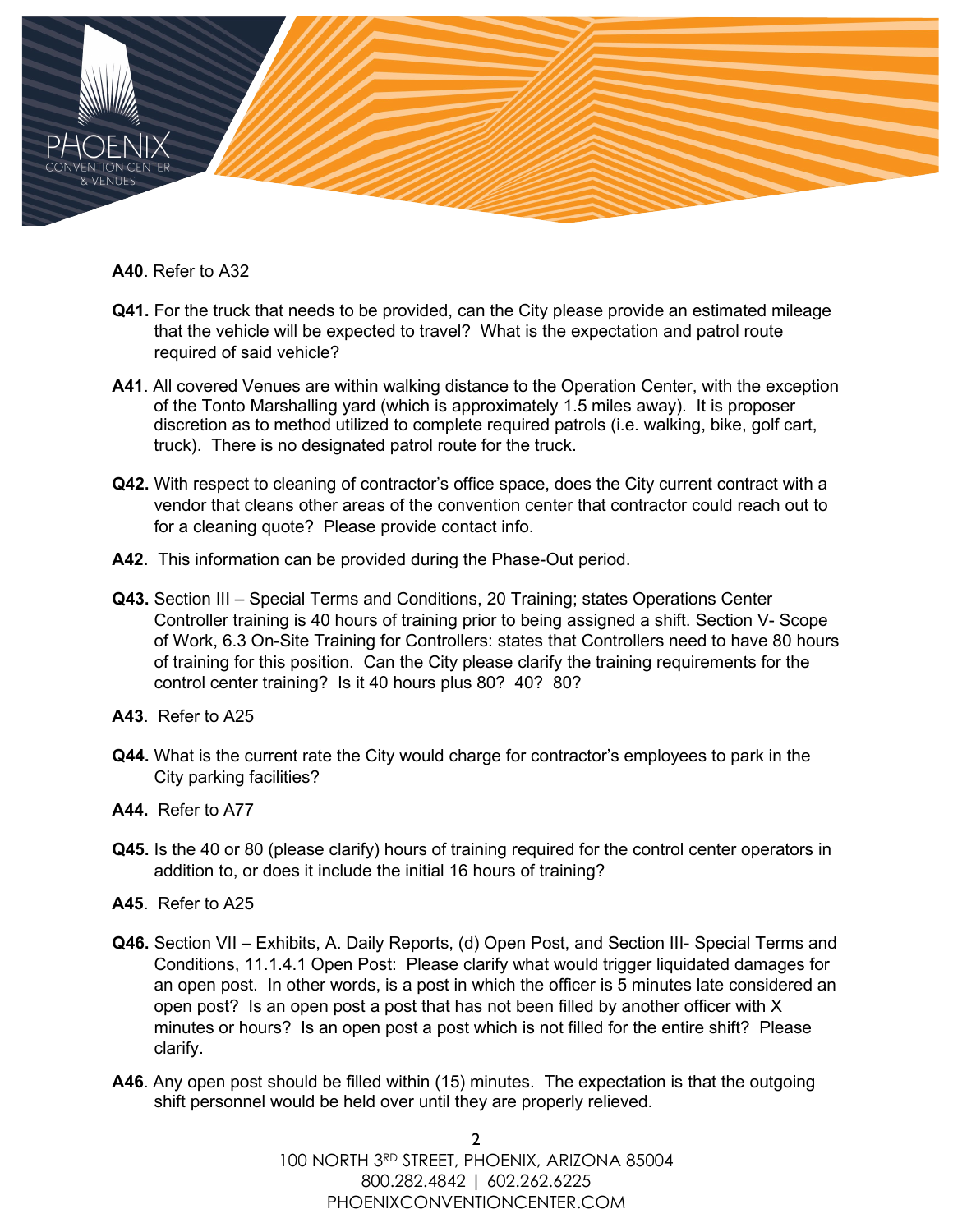

- **Q47.** Section V Scope of Work,1.3.8 112 hpw Overlap Rover/Bike/Response/Breaks: Please confirm/clarify that these 112 hours per week in officer service can be used to provide the rest and meal breaks, and that this number of officers is sufficient to provide the needed breaks for officers on post. Please confirm that additional non-billable relief staff is not required/necessary, and that this staff is sufficient to provide all needed breaks.
- **A47**. Rest and meals breaks are coordinated by the staff filling the base 1,408 hpw. No additional staff is required.
- **Q48.** Has the City assessed any liquidated damages or fines to the incumbent security provider of the last 3 years? If so, what are the amounts per year?
- **A48.** No liquidated damages have been assessed in the past three years.
- **Q49.** Section III Special Terms and Condition, Price: States rates are fixed for the initial 3 years, but can be adjusted annually thereafter. The pricing forms provide for 5 years of fixed pricing costs. If years 4 and 5 can be adjusted, do contractors need to provide rates for these two final years? If we need to provide years 4 and 5 rates, are we to assume that if an adjustment is asked for it can be applied to the quoted years 4 and 5 rates?
- **A49**. Yes, Contractors need to provide rates for all 5 years of the term.
	- *"PRICE: All labor rate prices submitted shall be firm and fixed for the initial three year contract period. Thereafter, price adjustments will be considered annually provided the adjustments are submitted in writing 30 calendar days in advance of the requested adjustment. Requests shall be accompanied with written documentation from the manufacturer and/or published indexes confirming the labor rate increase. The City of Phoenix will determine the allowable increase amount in its sole discretion. Price adjustment requests shall be sent to the procurement officer at the address on the front page of the solicitation, referencing the solicitation number. Price increases agreed to by any staff other than Deputy Director or Department Director are invalid. The Contractor acknowledges and agrees that it will repay all monies paid as a result of a requested price increase unless the price increase was specifically approved in writing by the Deputy Director or Department Director."*
- **Q50.** Section III Special Terms and Conditions, 8 Transition of Contract: States vendor agrees to continue to provide service on a month to month basis at the same rates. Is there a limit to the number of months the City can extend this service at the same rate? Would contractor be able to increase rates if these extension extended beyond a 2 or three month time period?
- **A50**. No, there is not a limit to the number of months the City can extend this service at the same rate. No, contractor would not be able to increase rates if extended beyond a 2 or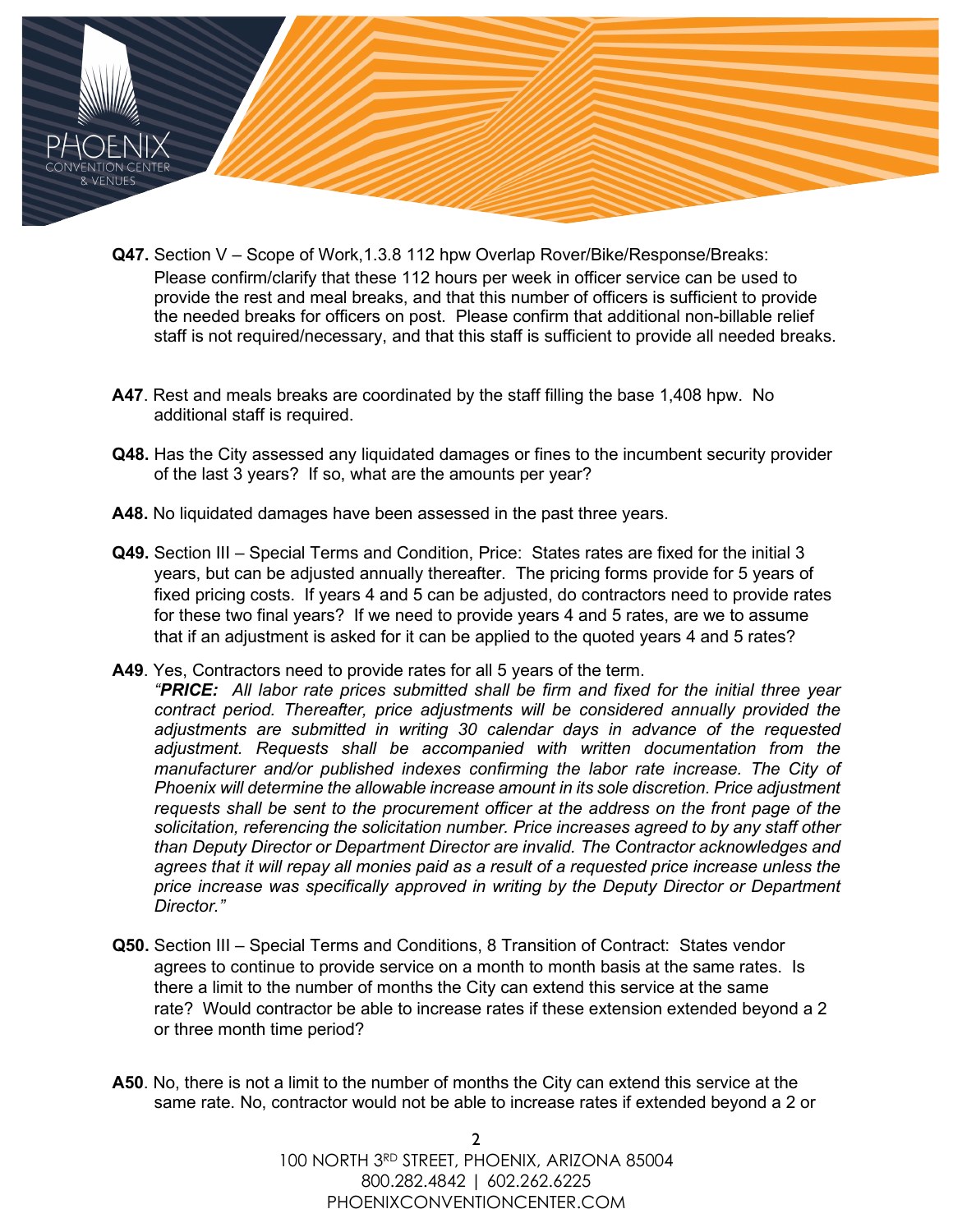three month time period

- **Q51.** With respect to the golf cart requirement, can the City clarify whether this should be a 2 or 4 person cart?
- **A51**. This is at the discretion of the proposer. Golf cart is utilized by supervisor for patrol and response purposes, in addition to transporting cones and barricades for temporary street closures.
- **Q52.** Section III Special Terms and Conditions, 7.5.1: Can the City please clarify which specific positions require the credit checks? Which positions specifically handle cash, accounting, and compliance?
- **A52**. Currently no positions require this additional screening.
- **Q53.** Section III Special Terms and Conditions, 7.5.1: Please describe as part of an officers scope of work where cash would be handled? How much cash would be handled at any one time? Where is cash taken, and where does cash get deposited? Is this the responsibility of the security team?
- **A53**. Currently, there are no cash handling requirements.
- **Q54.** 3.4.1 page 57 of 94 states that a guard tour system shall be utilized. Page 44 of 94 #22 Telephone usage states that telephone calls from all types of phones are restricted to breaks and lunches. Most guard tour systems are now integrated into smart phones. Are calls allowed to made from a smart phone equipped with a guard tour system if the phone call is relative to the guards duty?
- **A54**. PCC-related business calls are permitted. Personal use of cell phones is restricted to breaks and meal periods.
- **Q55.** Section V Scope of Work, 3.4.2 states proposer shall equip every officer with a radio. 3.5.1.2 states the City will be providing eight (8) City radios. Are officers expected to carry both a company issued radio and a City issued radio? Or is the overlap and if City provides the 8, contractor only needs to provide any additional radios to ensure all staff have radios? Please clarify.
- **A55**. The (8) City radios are on the City's repeater system and are available to sign-out to PD, Fire, EMT's or similar. A city radio is also utilized in the Operations Center. Officers should be carrying proposer's radios that are operating on the proposer's system.
- **Q56.** Section VI- Submittals Acceptance of Offer: This form seems to be needed if the contractor is the selected provider. Does this form actually need to be submitted with the proposal?
- **A56**. Yes.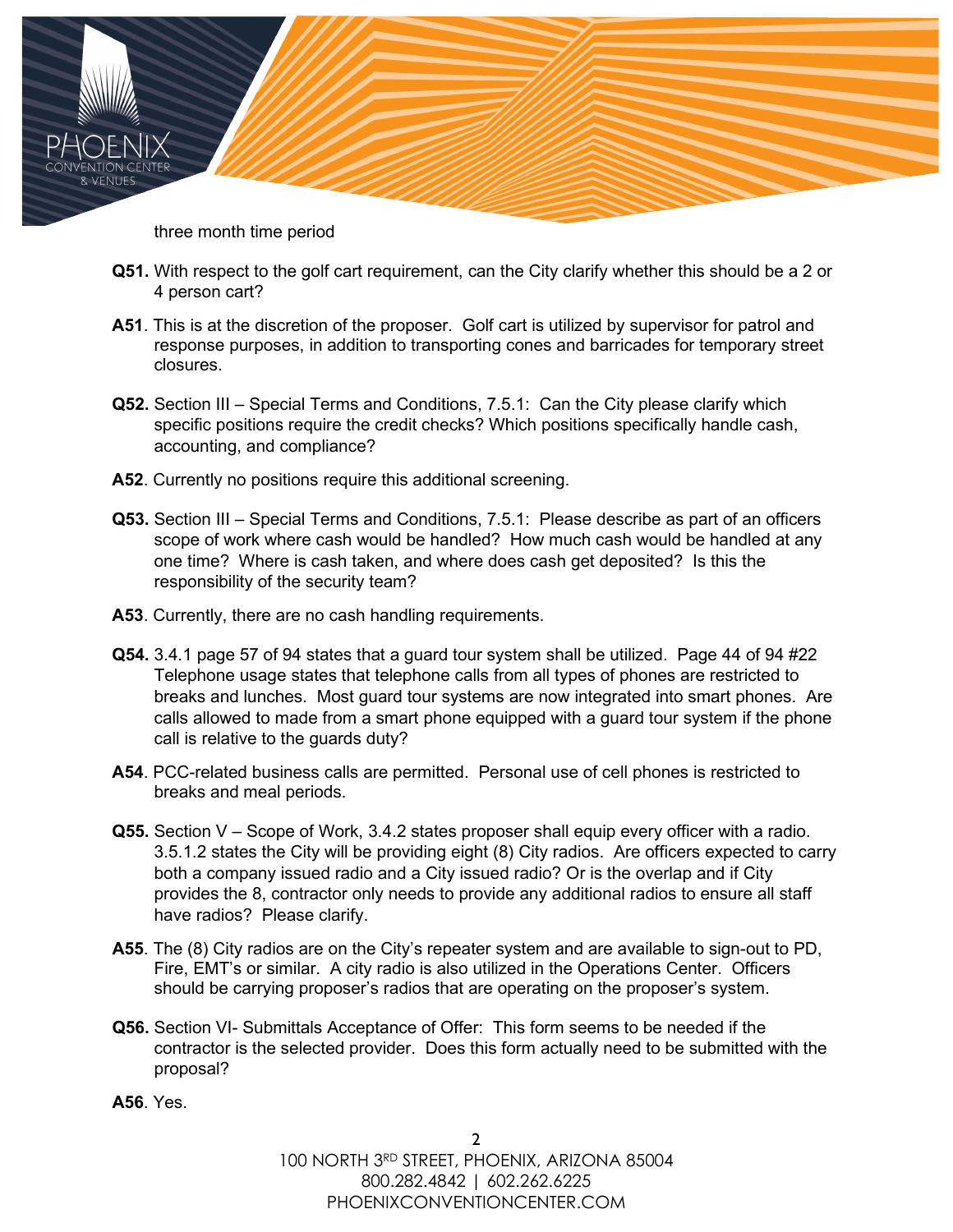

- **Q57.** Section VII Exhibits through 89 of 94 seem to be requirements of the contract and not forms to be filled out. Do these Exhibits need to be submitted with the proposal? If so, under what proposal Tab listed on page 72 of 94?
- **A57**. Yes, please include offeror name.
- **Q58.** Final clarification on pricing (Exhibit 4 Cost Proposal Form): Please confirm that each hourly rate listed under Hourly Rate Billed City should be the exact same for each position? In other words, if the rate is \$X, the same \$X should be listed down this entire column; the On-Site Account Manager will be \$X, and the Orpheum Theatre will be \$X as well. Correct? Please confirm the Hourly Rate for the employee column should consist of the actual "wage/pay rates" that the individual position are receiving.
- **A58**. Yes, we are looking for one single composite rate across all positions. Hourly Rate of Employee refers to their actual pay rate.
- **Q59.** Our company works carefully to provide each of our thousands of clients with pricing that is tailored to their special operations based on numerous considerations. As such and given that pricing is based on a client's circumstances and needs, the most favored nations clause would have to include highly specific criteria to define a "similarly situated" customer to ensure an "apples to apples" comparison. In our view, a "similarly situated" customer is one in the same industry sector, the same regional market, requiring the same or substantially similar officer qualifications, service and training, in like or smaller quantities, over a substantially comparable time period. Can the second sentence of Section II.4.7 on page 25 of the RFP be replaced with the following to reflect those parameters?
	- "Contractor certifies, by signing this Offer, that prices offered are no higher than the lowest price Contractor charges other buyers in the same industry sector, the same regional market, requiring the same or substantially similar officer

qualifications, service and training, in like or smaller quantities, over a substantially comparable time period, as applicable and shown by quotes."

## **A59**. No.

**Q60.** Section II – Standard Terms and Conditons, 8.2 Conditions and Causes for Termination: 8.2.1. be revised to give the Contractor the reciprocal right to terminate the contract for convenience on 120 days' written notice to the City?

## **A60**. No.

**Q61.** We note the parameters on price adjustments set forth in Section III.1 on page 32 of the RFP. Can that Section be revised to permit further rate adjustments when and as needed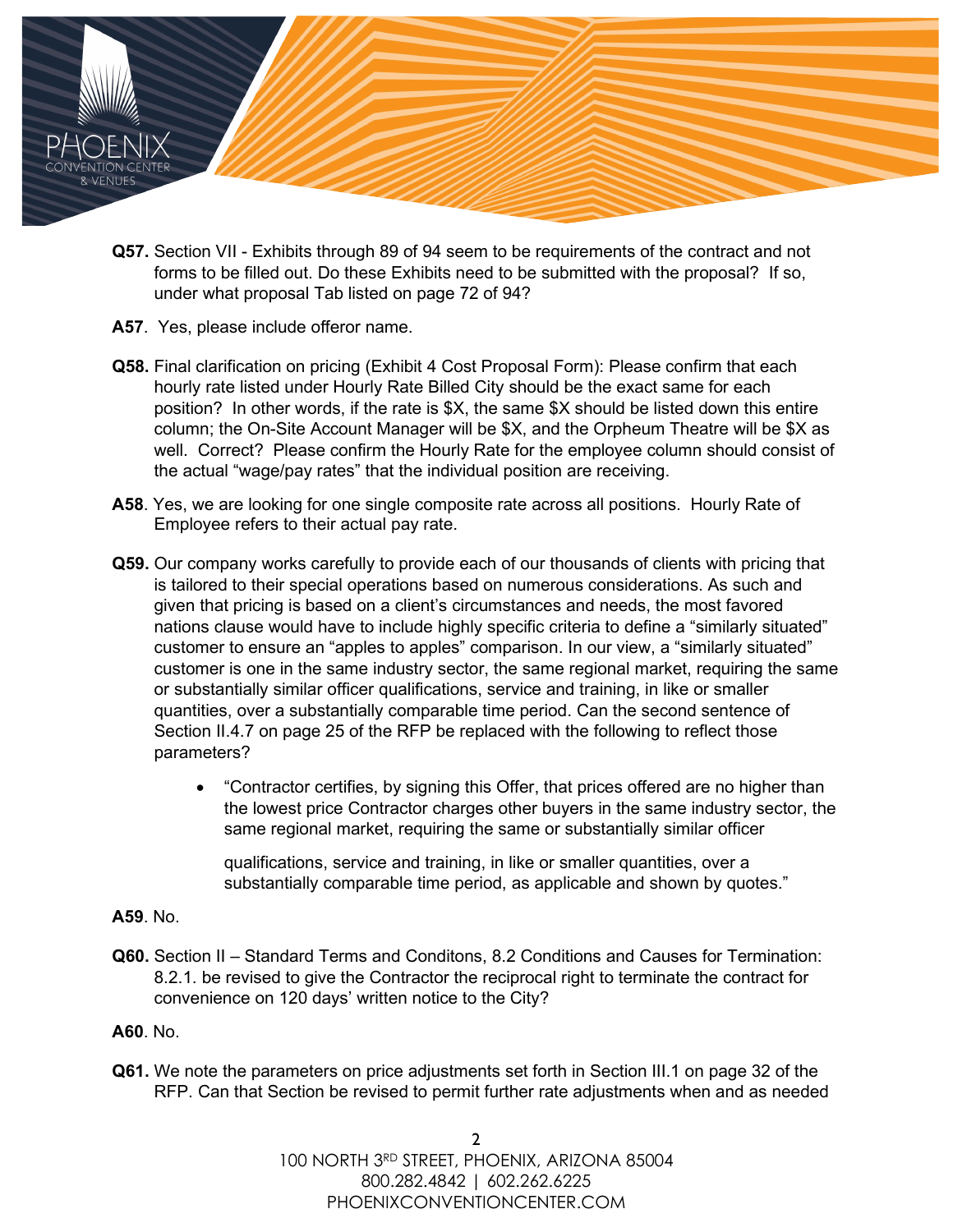to recoup increases in the following costs that are outside of the Contractor's control: Federal, state or local taxes, levies, or required withholdings; costs under collective bargaining agreements; minimum, prevailing and living wage rates and other statutory requirements, such a legally mandated sick leave costs; and medical and other benefit costs?

## **A61**. No.

- **Q62.** Section III Special Terms and Conditions, 11 Liquidated Damages: is vague, and we do not understand its application in the context of the specified SOW. Please provide examples of specific infractions intended to be addressed in that section that are not otherwise covered in Section III.11.1.3 on page 40 of the RFP and Section III.11.1.4 on pages 40-41 of the RFP.
- **A62**. All applicable conditions are noted under Section III special Terms and Conditions, 11 Liquidated Damages.
- **Q63.** Our company stands behind our security services and regularly accepts the obligation to indemnify clients for the comparative portion of any losses, costs or damages that are caused by the negligent acts or omissions of our personnel in the performance of security services under client agreements. Any Losses caused by the negligence of the Indemnitee should be excluded from the indemnitor's indemnification obligation; since most claims settle before entry of judgment, it should be permissible to establish the negligence of the Indemnitee by either settlement or judgment. Can Section IV.1 on page 46 of the RFP be revised as follows to reflect those parameters?
	- On lines 5-6, replace the phrase "caused or alleged to be caused, in whole or in part" with the phrase "to the extent caused or alleged to be caused."
	- On lines 16-17, replace the phrase "except where it is proven that those Losses are solely as a result of Indemnitee's own negligent or willful acts or omissions" with the phrase "except to the extent it is established, whether by judgment or settlement mutually agreeable to the parties, that Losses are caused by Indemnitee's own negligent or willful acts or omissions."
- **A63**. No.
- **Q64.** We note that the City requires that the City's rights as an additional insured extend to the Contractor's entire tower of insurance. Note Section 2.1.1 7<sup>th</sup> bulleted item on page 47 of the RFP and Section 2.1.2  $2^{nd}$  bulleted item on page 48 of the RFP. Our company maintains insurance limits that are commensurate with our size and scope of operations. This requirement may appear facially fair, but in effect it compels big firms to provide much larger amounts of insurance. Although each bidder may offer the specified insurance coverage, in the case of a large bidder, the City would be getting access to tens of millions more insurance than it would from other smaller bidders. Such a result is unfair. That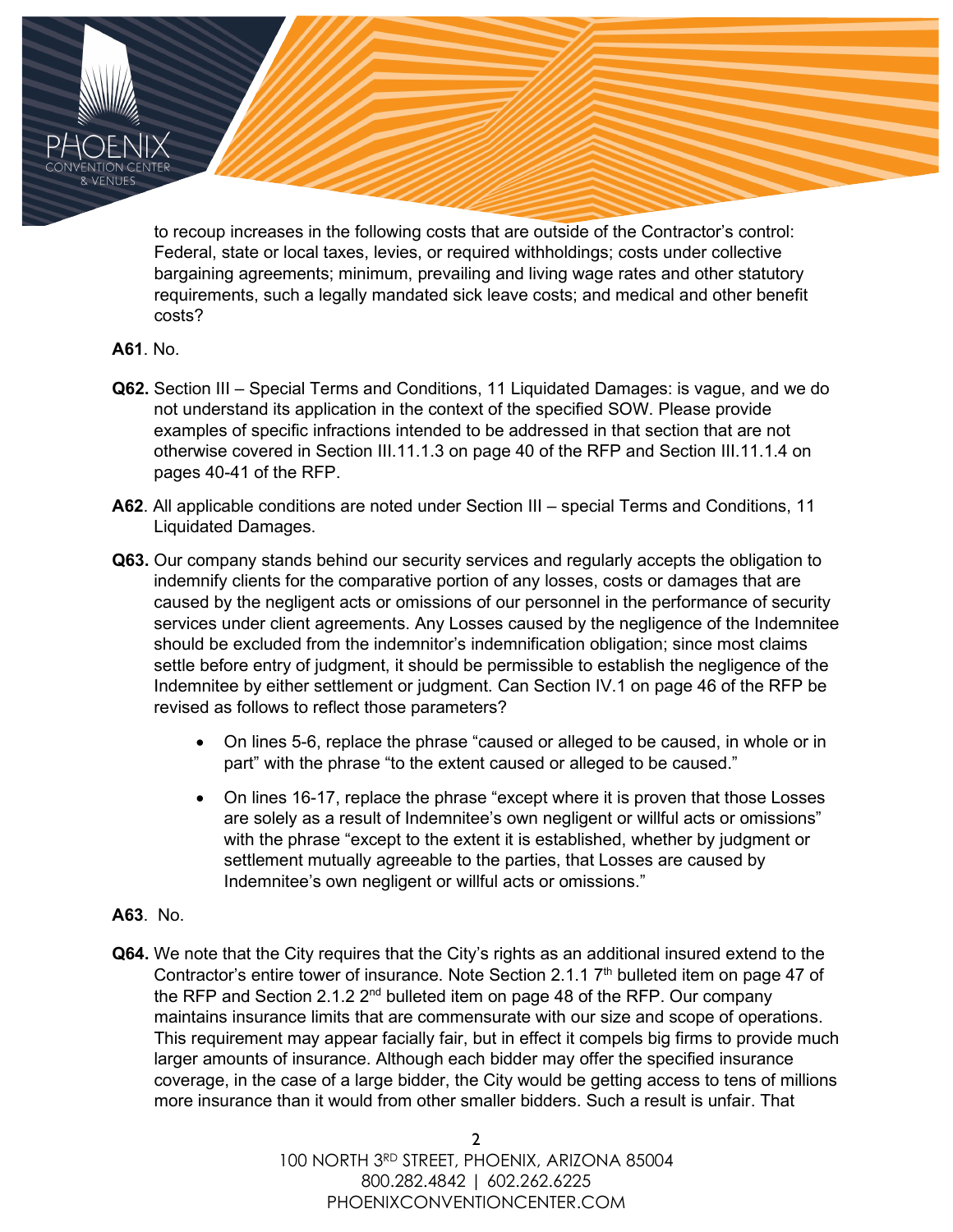requirement also effectively precludes us from accessing any portion of our insurance to satisfy other claims from time to time. However, we appreciate the City's desire for additional coverage, and therefore we propose a compromise whereby all Commercial General Liability limits will be increased to \$10 million and Auto Liability limits will be increased to \$5 million per accident in exchange for deletion of the cited sections. Is the proposed compromise acceptable?

## **A64**. No.

- **Q65.** Our company routinely adds clients as additional insureds on our insurance policies, so long as our obligations are aligned with our indemnification obligations and limited to the specified insurance limits we have agreed to provide. Our blanket additional insured endorsement automatically covers any party we are required by written contract to cover as an additional insured, to the extent set forth in such contract, without the necessity of expressly naming such party. Can Section 2.1.1 and Section 2.1.2 on pages 47-48 of the RFP be revised as follows to reflect those parameters?
	- Section 2.1.1  $5<sup>th</sup>$  bulleted item on page 47 of the RFP:
		- $\circ$  On line 1, replace the word "name" with the word "include."
		- $\circ$  On line 4, replace the phrase "arising out of the" with the phrase "to the extent caused by or allegedly caused by negligence in the conduct of."
		- $\circ$  Insert the phrase "and up to the required insurance coverage amount" at the end of the section.
	- Delete Section 2.1.1  $6<sup>th</sup>$  bulleted item on page 47 of the RFP in its entirety.
	- Section 2.1.2 1<sup>st</sup> bulleted item on page 48 of the RFP:
		- $\circ$  On line 2, replace the phrase "arising out of the" with the phrase "to the extent caused by or allegedly caused by negligence in the conduct of."
		- $\circ$  Insert the phrase "and up to the required insurance coverage amount" at the end of the section.
- **A65**. No.
- **Q66.** We note the criminal background adjudication standards in Section V General Requirements Section 4.3.4 on page 61 of the RFP. We assume those standards are intended to comply with Title VII of the Federal Civil Rights Act of 1964 which prohibits employment discrimination. In interpreting Title VII, EEOC Enforcement Guidance 915.002 (4/25/12) prohibits blanket exclusions based on a class of crime. The Guidance requires assessment of the facts and circumstances of a conviction to determine whether it truly renders a person unsuitable for the position for which he or she is intended. Can the cited section be replaced with the following to achieve compliance with applicable law?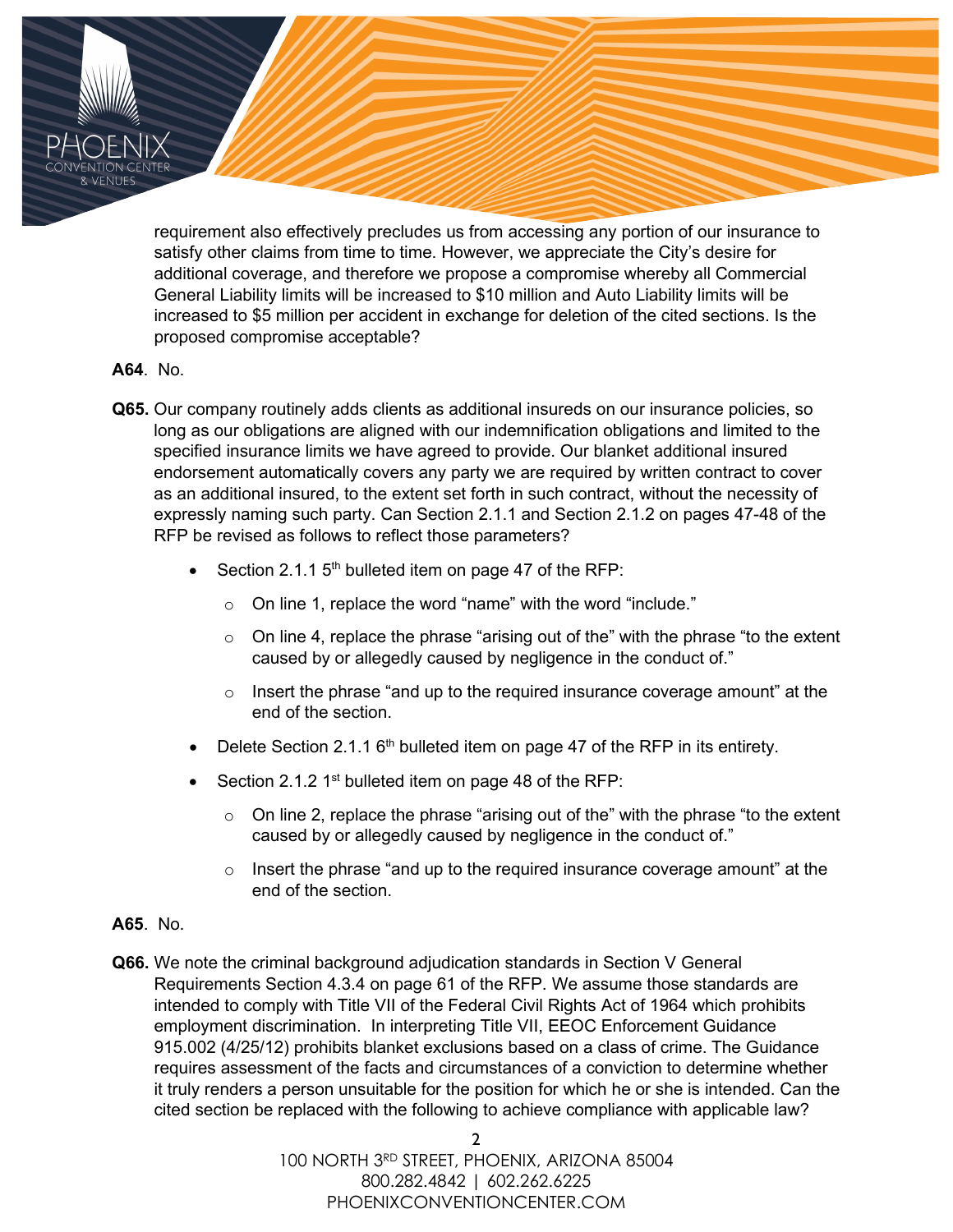• "Must have no felony convictions that render the Security Officer unsuitable for the position for which he or she is intended. Contractor's determination regarding the suitability of any Security Officer with a felony conviction for assignment at a City location shall be based on guidance provided by the U.S. Equal Employment Opportunity Commission regarding the use of criminal conviction history in employment decisions which requires a weighing of (i) the nature and gravity of the offense; (ii) the time that has passed since the offense, or the employee's completion of any sentence given as a result of the offense; and (iii) the nature of the job held or sought."

#### **A66**. No.

- **Q67.** Who is the incumbent provider, how long have they been providing the required services, and what is the current rate the are charging for services?
- **A67**. Refer to A2 and A3.
- **Q68.** When is the anticipated award date/what is the estimated time for the review of proposals?
- **A68**. The award date is contingent after the evaluation and council approval.
- **Q69.** Is there an anticipated start date?
- **A69**. Section 1 Instructions: "*In accordance with the specifications and provisions contained herein, the City of Phoenix invites sealed offers for Uniformed Unarmed Security Services for a five-year period commencing on or about June 30, 2022, or the "Effective Date" which is upon award by City Council, conditioned upon signature and recording by the City Clerk's department, as required by the Phoenix City Code, whichever is later."*
- **Q70.** Has a contract ever been reduced due to the budget concerns of the city as listed under Section II, 4.6?
- **A70**. No.
- **Q71.** Section III Special Terms and Conditions,7.3 Requirements: what type of form is the monthly Guard Card Report that is required? Is this just an audit of current officers who are employed on the City contract?
- **A71.** This is a monthly report of currently assigned personnel. There is no designated format, but rather left to the discretion of proposer.
- **Q72.** Section III-Special Terms and Conditions, 7.10-7.12- During the current contract term have any badges or keys been lost? If so, what was the cost associated with that?
- **A72**. "*7.12. Badge and Key Fees: The following constitute the badge and key fees under this*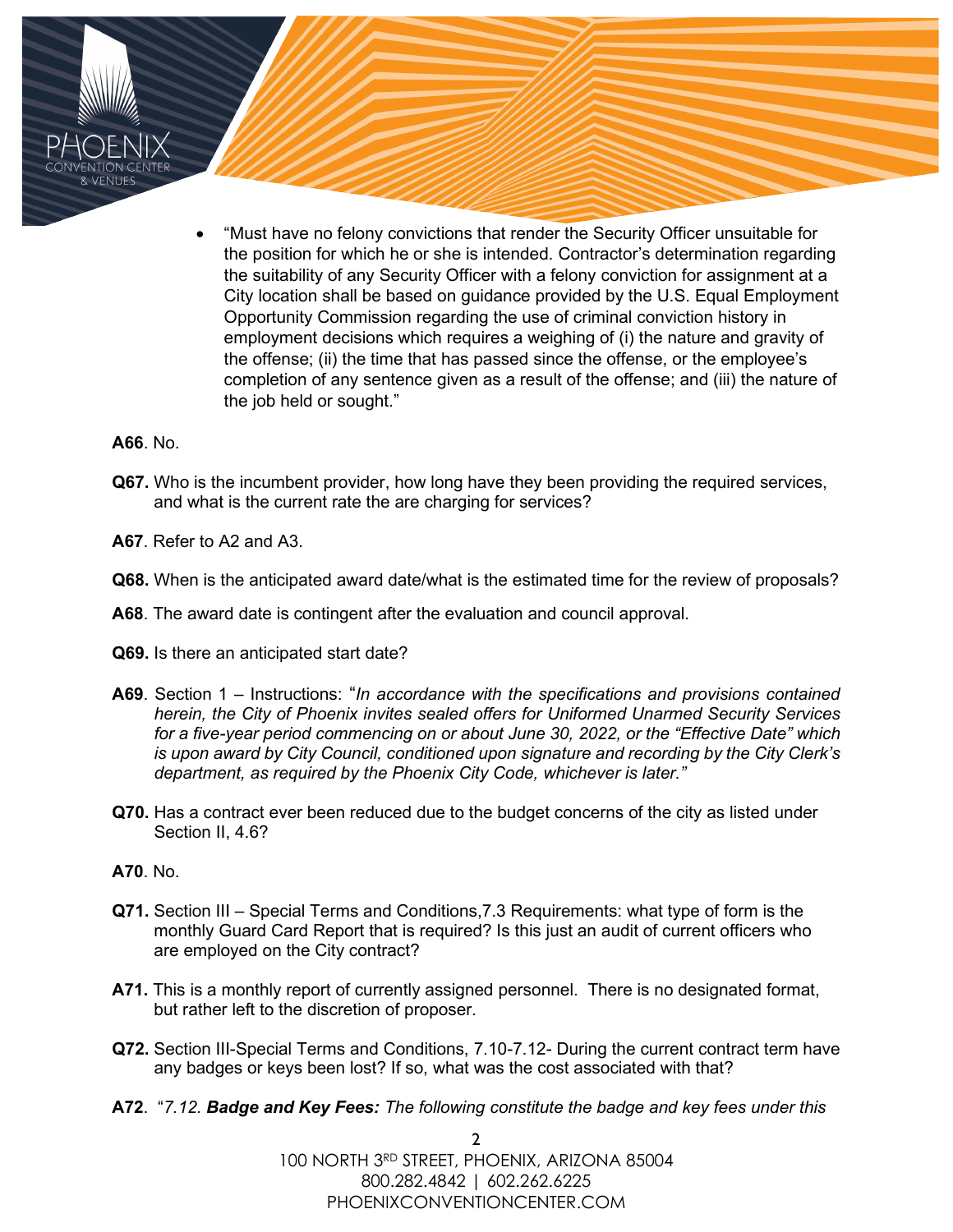

*agreement. The City reserves the right to amend these fees upon a 30-day prior written notice to Contractor.*

| <b>Replacement Badge Fee:</b> | \$55.00 | per badge |
|-------------------------------|---------|-----------|
| Lost/Stolen Badge Fee:        | \$55.00 | per badge |
| <b>Replacement Key Fee:</b>   | \$55.00 | per key   |
| <b>Replacement Locks:</b>     | \$55.00 | per lock" |

- **Q73.** Section III-Special Terms and Conditions,11.1.3/11.1.4- To date how much has the City collected from liquidated damages from the incumbent company?
- **A73**. Refer to A2.
- **Q74.** Section IV- Insurance and Indemnification,2.1.4. Fidelity Bond-want to confirm that a performance bond is required for this contract. If so, please confirm what the dollar amount is.
- **A74**. Section IV Insurance and Indemnification, paragraph 2.1.4. Crime Insurance (or Fidelity Bond) Bond or Policy Limit. "The policy must be issued with limits of 50% of the contract value or \$50,000 - whichever amount is greater." Performance bond is not required by this solicitation.
- **Q75.** Section V Scope of Work, 4.5-how much is the garage parking per month? How many current employees of the incumbent company park in the garages?
- **A75**. Current parking rates are \$36 per month for full-time employees and \$18 per month for part-time employees. We are not privy to current provider's number of employees who utilize the parking garage or take public transportation.
- **Q76.** With the minimum wage law tied to inflation could we link bill rates to the inflation rate?
- **A76**. Bill Rates are at the discretion of the Proposer.
- **Q77.** Section V Scope of Work, Equipment 3.3 &3.4 The City requests for the vendor to provided vehicles, would the City prefer this cost to be direct billed or included in the rates?
- **A77**. All costs should be included in the hourly bill rate. As noted in Exhibit 4, Cost Proposal Format. Please note: We are requiring a "Composite" rate inclusive of all pay rates, training, uniforms, holiday, and all other costs. The hourly bill rate should be the same for all positions (although the pay rates will differ).
- **Q78.** Reference: City of Phoenix RFP Pg 58 2. Scope of Services 3.5.1 Convention Facilities 3.12 Cleaning of Office Space Does the City refer to cleaning of office space, to the space made available to the awarded

2